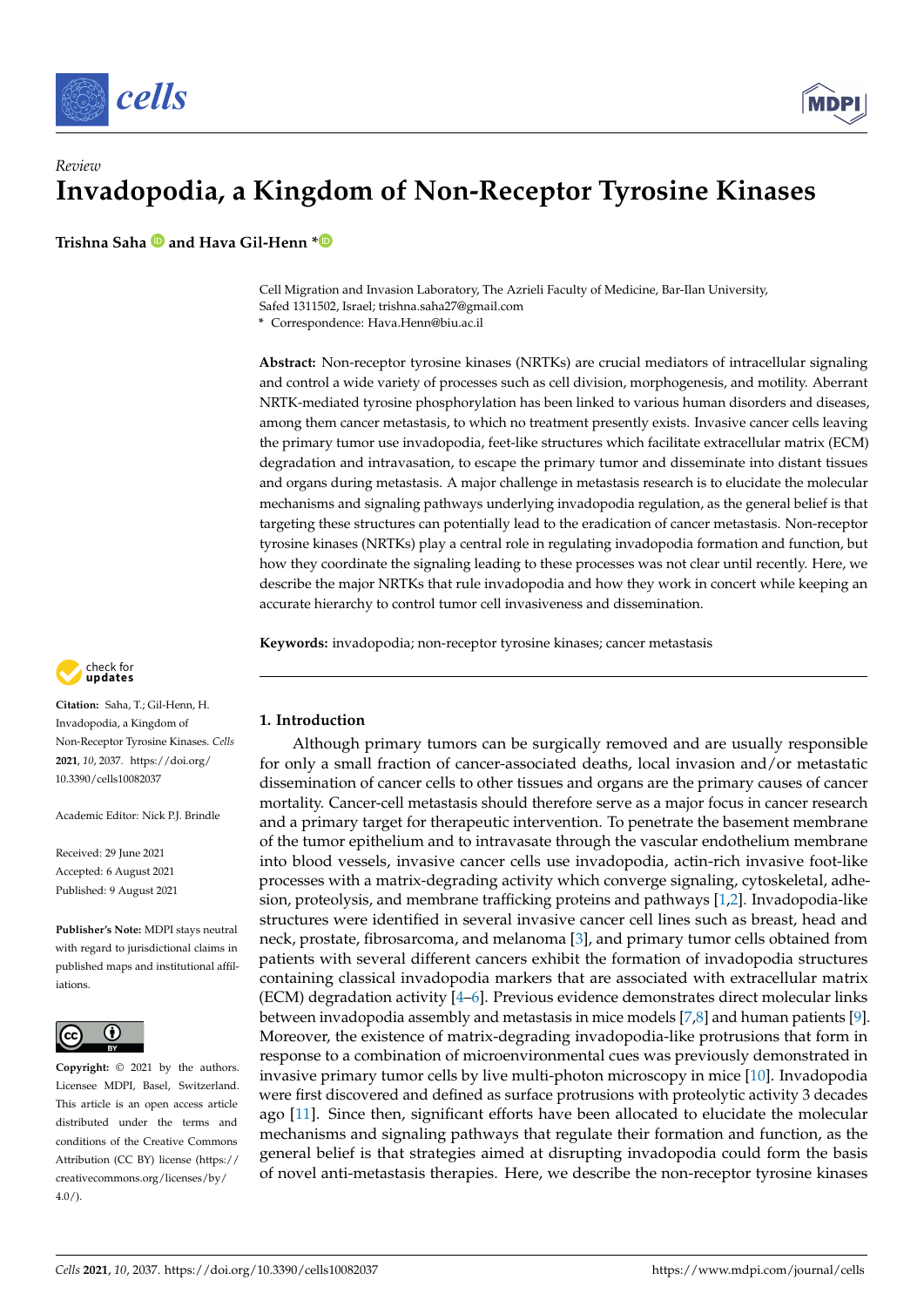(NRTKs) Pyk2, Src, Arg, and FAK, their invadopodial substrates, and their interplay in coordinating invadopodia formation and function and consequent cancer cell invasiveness.

#### **2. The Secret Life of Invadopodia**

The first stage in the invadopodium life cycle involves the assembly of the invadopod precursor structure and its stabilization. Invadopodium precursors are initiated by a combination of driver mutations within the tumor cells which drive tumor initiation and progression and stimuli such as growth factors, hypoxia, degraded ECM products, exosomes, and tumor cell–tumor-associated macrophage contact [\[12\]](#page-9-10). Following stimulation, the invadopodia proteins cortactin, cofilin, N-WASp, and the Arp2/3 complex form an initial core and associate with an actin filament. Tks5 arrives approximately 20 seconds later and anchors the precursor to the plasma membrane by binding to basal PI(3,4)P2 via its PX domain [\[13\]](#page-9-11). This is followed by the recruitment of SHIP2 to the precursor by lamellipodin [\[14\]](#page-9-12), which de-phosphorylates PI(3,4,5)P3 into PI(3,4)P2. This de-phosphorylation event leads to a local increase in the levels of PI(3,4)P2, which enhances invadopodium precursor maturation and activation.

The second stage of the invadopodium life cycle includes its maturation. During this stage, β1 integrin is recruited to the invadopodium precursors and is activated following ECM binding. While integrins are not involved in initiating the invadopodium precursors, they are essential for their stabilization and for triggering their maturation by co-activating non-receptor tyrosine kinases (NRTKs) [\[15\]](#page-9-13). NRTKs, which are co-activated by β1 integrin and epidermal growth factor receptor (EGFR) at invadopodium precursors, phosphorylate cortactin on two major tyrosines, Y421 and Y466. These phosphorylation events lead to actin polymerization in invadopodia by two synergistic pathways. First, phosphorylated cortactin recruits the adaptor protein Nck1, which binds to cortactin via its SH2 domain. Nck1 then binds and activates N-WASp, which recruits the Arp2/3 complex, and leads to actin polymerization in invadopodia [\[16\]](#page-9-14). Second, the focal adhesion protein talin is recruited to invadopodia in an integrin- and moesin-independent manner by binding to actin via its C-terminus I/LWEG motif. Following its arrival, talin binds to b1 integrin, enhancing the interaction between talin and moesin to recruit a moesin-NHE1 complex to invadopodia [\[17\]](#page-9-15). NHE1 increases the local intracellular pH at invadopodia and disrupts the inhibitory pH-dependent interaction between cortactin and cofilin, allowing cofilin to be released and activated [\[18\]](#page-9-16). Cofilin then severs F-actin to generate free actin barbed ends, which support dendritic nucleation by the cortactin-phosphorylation-mediated Nck1- N-WASp-Arp2/3 pathway. This actin polymerization event induces the invadopodium membrane protrusion. Phosphorylated cortactin also recruits the guanine-nucleotide exchange factor (GEF) Vav2, which promotes Rac3 activation and consequent actin polymerization in invadopodia, leading to invadopodia maturation [\[19\]](#page-9-17). Besides its role in enhancing actin polymerization in invadopodia, Rac3 was recently shown to integrate the adhesion process to ECM with its ability to degrade it via controlling Arf6-mediated vesicular trafficking [\[20\]](#page-9-18).

In the last stage of the invadopodium life cycle, microtubules and intermediate filaments are recruited to invadopodia and cooperate with actin filaments to facilitate elongation of the invadopodium protrusion [\[21\]](#page-9-19). Shortly after, RhoA and CDC42 stimulate the association of IQGAP with the exocyst complex, which cooperates with endosomal WASH to promote MT1-MMP delivery to invadopodia [\[22\]](#page-9-20). Cortactin has an essential role in the formation of invadopodium precursors and their maturation and their activation. During the final stage of the invadopod life cycle, cortactin cooperates with Rab27a and coronin 1b to control the stability of cortical actin multivesicular late endosomes (MVEs) docking sites and exosome secretion. These exosomes are secreted into the extracellular environment and contain matrix metalloproteases (MMPs), enabling the tumor cell to degrade its surrounding ECM [\[23\]](#page-9-21).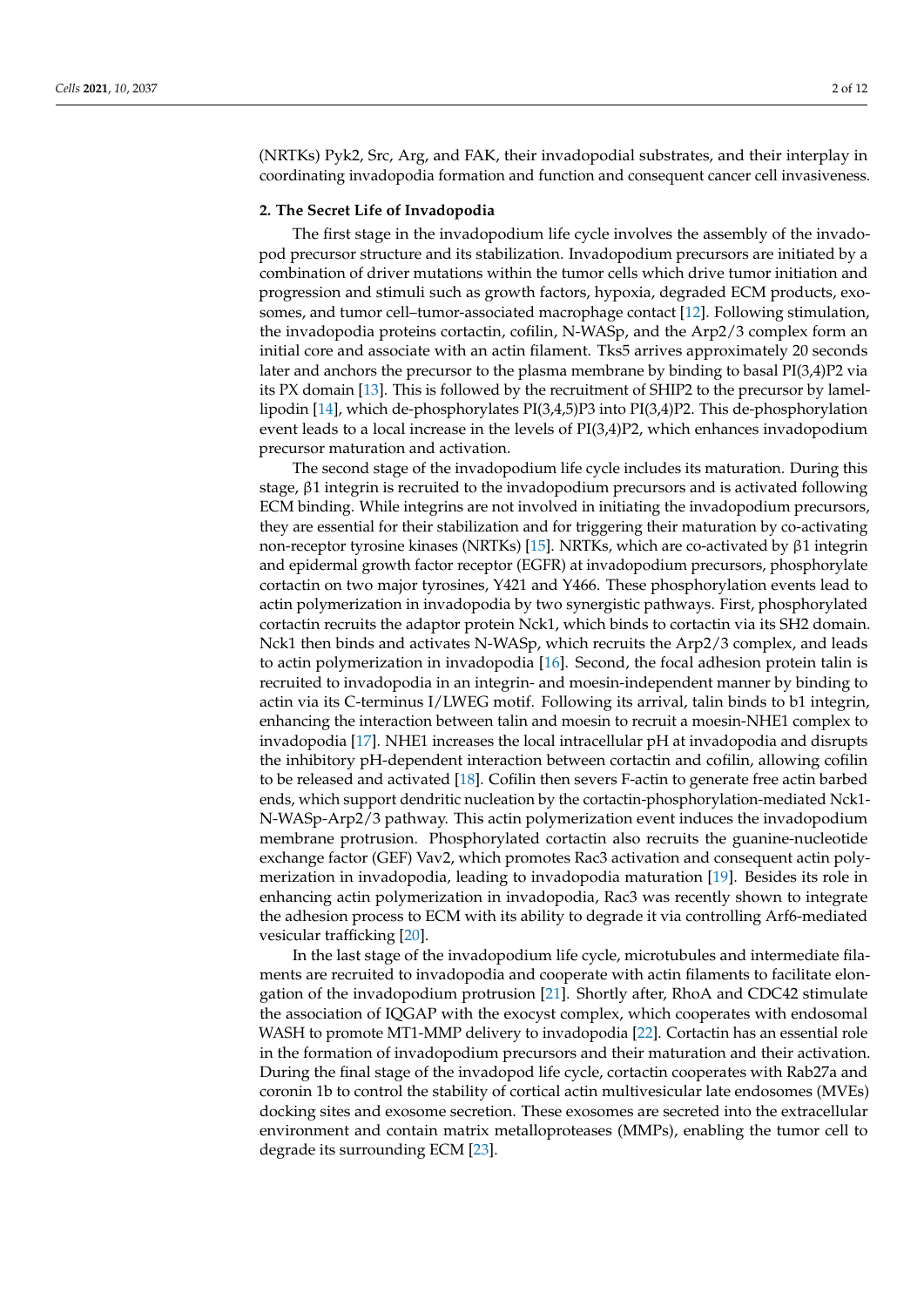# **3. The Dual Face of Src Kinase**

Viral Src (v-Src) was the first oncogene to be discovered, and its cellular counterpart (c-Src) is among the best-studied to date. Src is overexpressed and activated in various human tumors and has been linked to both cancer development and its progression to distant metastasis. In addition to increasing tumor proliferation, Src plays a crucial role in promoting motility and invasion, functions that contribute to tumor progression and metastasis [\[24\]](#page-9-22).

Overexpression of wild-type or activated mutant Src in breast cancer cells or headand-neck squamous cell carcinoma cells increases the number of invadopodium precursors, albeit having an overall shorter lifetime [\[25–](#page-10-0)[27\]](#page-10-1). Inhibition of the Src family members by the kinase inhibitor PP2 reduces the number of invadopodium precursors and consequent ECM degradation [\[26\]](#page-10-2). However, specific knockdowns of Src do not change the number of precursors, but they significantly reduce matrix degradation [\[28\]](#page-10-3). Src is involved in invadopodium precursor formation and stabilization by regulating tyrosine kinase substrate 5 (Tks5) and activating the Abl-related gene (Arg) during invadopodium maturation and activation.

Tks adaptor proteins are essential regulators of various physiological and pathological processes such as cell migration and invasion, and cancer progression, by acting as scaffolds that bring membrane and cellular components in close proximity to structures such as podosomes and invadopodia. As their name implies, Tks proteins are substrates of tyrosine kinases and, in particular, Src kinase. Importantly, tyrosine phosphorylation of Tks5 by Src is essential for Tks5-mediated invadopodium precursor formation and consequent cancer cell invasion [\[29\]](#page-10-4). Tks5 has four main functions in invadopodia. First, as a scaffold protein, Tks5 anchors the invadopodium precursor to the invadopod plasma membrane, an event that stabilizes the precursor core complex and enables the following stages, which lead to its maturation [\[13\]](#page-9-11). Second, Tks5 also acts as a scaffold protein for the actin polymerization machinery by recruiting Nck1 and Nck2 and mediating downstream activation of N-WASp and Arp2/3 [\[30\]](#page-10-5). The third function of Tks5 in invadopodia is the facilitation of localized generation of reactive oxygen species (ROS). It was previously demonstrated that Tks5 adaptor proteins have structural similarities to the NADPH oxidase complex (NOX), which produces ROS, suggesting that one of their functional roles is to produce ROS in invadopodia. NOX-produced ROS leads to the inhibition of the active site of protein phosphatases, thereby enhancing localized tyrosine kinase signaling in invadopodia, which is essential for invadopodium precursor maturation and activation [\[29](#page-10-4)[,31\]](#page-10-6). The fourth role of Tks5 in invadopodia is to promote the localization and activation of proteases in invadopodia. More specifically, Tks5 interacts with members of the ADAM family of proteases and can directly integrate proteases with the actin assembly machinery [\[32\]](#page-10-7). Tks5 also interacts with Rab40b to tether MMP-containing vesicles to invadopodia [\[33\]](#page-10-8).

The nucleation-promoting factor (NPF) and actin-associated protein cortactin localize to invadopodia in invasive cancer cells, where cortactin regulates their formation and function. Significantly, tyrosine phosphorylation of cortactin is a crucial event that leads to the generation of free actin barbed ends and actin polymerization for efficient ECM degradation and in vivo metastatic dissemination [\[16\]](#page-9-14). Because cortactin was initially identified as an Src substrate, and Src promotes cortactin phosphorylation when overexpressed in cells and can promote actin polymerization in vitro via interaction with Nck1 and N-WASp, it has been inferred for many years that Src exclusively mediates cortactin tyrosine phosphorylation in invadopodia. However, it was previously demonstrated that although Src is involved in tyrosine phosphorylation of cortactin in invadopodium precursors and their consequent maturation and activation, this is completed indirectly by phosphorylating and activating Arg kinase, which directly binds and phosphorylates cortactin on two major tyrosines [\[28\]](#page-10-3).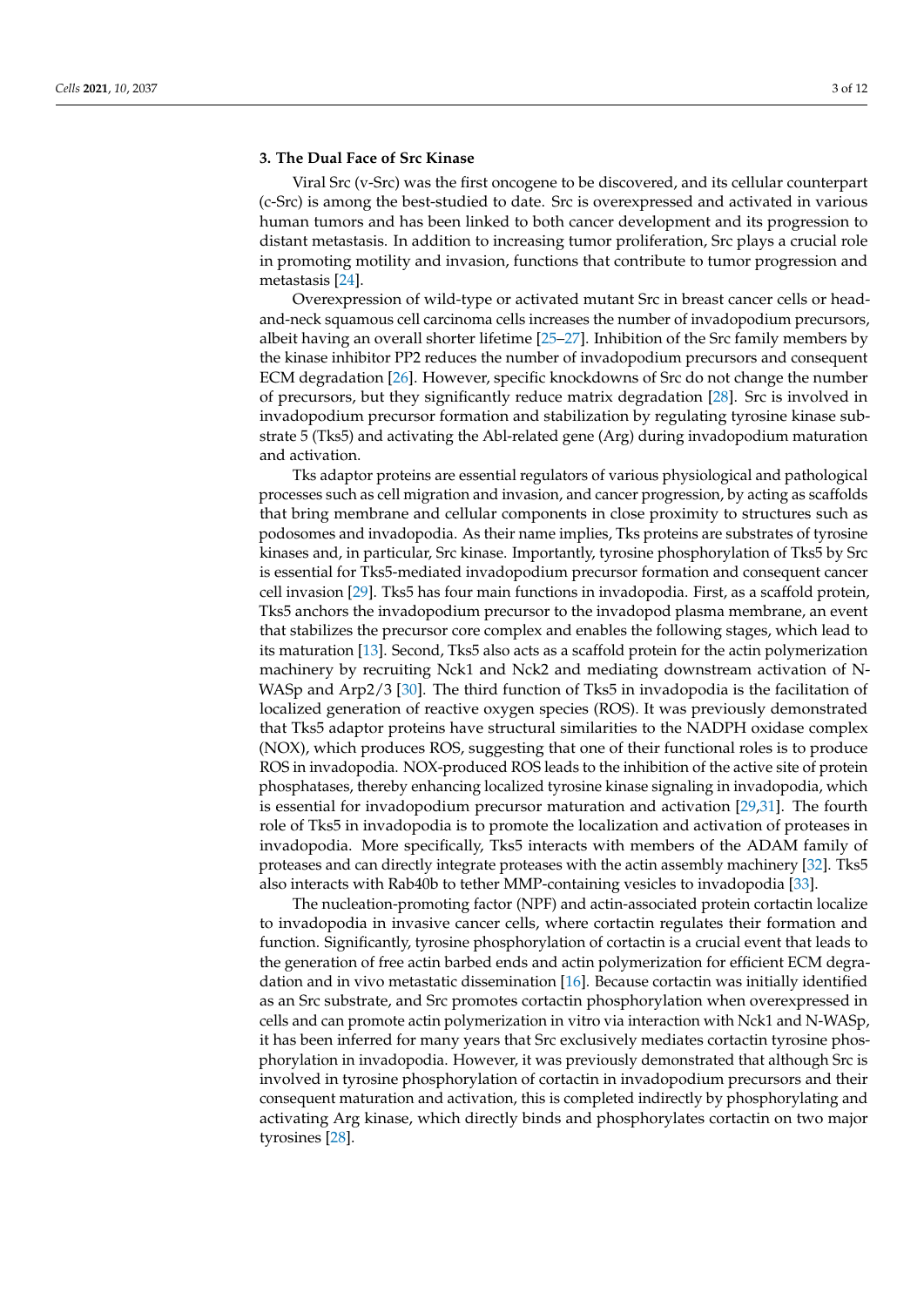# **4. Grow or Go**

Abl and its homolog Arg define a distinct family of NRTKs, which link diverse stimuli from cell-surface growth factor receptors and adhesion receptors to signaling pathways controlling various processes such as cell proliferation, cell survival, cell adhesion, migration, and invasion [\[34\]](#page-10-9). It was previously shown that Arg mediates EGF-induced cortactin tyrosine phosphorylation in invadopodia, leading to barbed end generation and consequent actin polymerization, ECM degradation, and matrix-proteolysis dependent breast tumor cell invasion. In addition, epistasis experiments demonstrated that both Arg and Src are required for downstream cortactin phosphorylation in invadopodia. However, since Arg kinase activity is critical for free actin barbed end generation and actin polymerization and Src cannot compensate for Arg knockdowns, it was suggested that Src acts upstream of Arg within the same signaling pathway as phosphorylate cortactin in invadopodia. Hence, Arg is a central kinase that phosphorylates cortactin in invadopodia, while Src regulates invadopodia by promoting Arg activation and additional independent pathways [\[28\]](#page-10-3).

A mouse xenograft model containing Arg knockdown mammary tumors was used to examine whether Arg controls invadopodia-mediated breast cancer metastasis in vivo. This model has demonstrated that Arg knockdown in breast tumor cells significantly reduces tumor cell invasion, intravasation, and spontaneous metastasis to the lungs. This supports the model of an EGFR-Src-Arg-cortactin pathway for invadopodium maturation and activation and consequent tumor cell invasiveness. Surprisingly and unexpectedly, and despite the lower invasion from these tumors, primary tumors that developed in Arg knockdown mice were significantly larger than their control counterparts. Furthermore, examining gene expression profiles in Arg knockdown cells demonstrated the up-regulation of proliferation genes from the Ras-MAPK pathway together with down-regulation of invasion-associated genes. Arg, therefore, promotes invadopodia-mediated tumor cell invasiveness and dissemination while simultaneously inhibiting tumor growth and acts as a switch in metastatic cells that governs the decision to divide or invade, a model which was named "grow or go" [\[7](#page-9-5)[,35\]](#page-10-10). According to this model, the proliferation and invasion states in a primary tumor cell are functionally coupled in an inverse relationship, in which invasive cancer cells shut their cell cycle while moving due to not being able to use their cytoskeleton in motility and cell division simultaneously. Because they do not maintain cell division and proliferation while moving and invading, these cells need to preserve their existing DNA during the metastatic process, which they accomplish by up-regulating DNA repair genes, which may also be related to the increased resistance of invasive cancer cells to cytotoxic therapy [\[36\]](#page-10-11).

The involvement of Arg in in vivo breast cancer invasiveness and metastatic dissemination suggests that Arg inhibition may block invadopodia-mediated breast cancer metastasis. Indeed, the ABL kinase inhibitors imatinib, nilotinib, and GNF5, mainly used to treat leukemias, disrupt invadopodium precursor formation and cortactin phosphorylationmediated invadopodium maturation, which leads to decreased actin polymerization, reduced ECM degradation, and impaired matrix-proteolysis dependent invasion of breast cancer cells. Accordingly, in vivo MMP activation, tumor cell invasion, and spontaneous lung metastasis are significantly impaired in tumor-bearing xenograft mice treated with either inhibitor. These data suggest that ABL kinase inhibitors may potentially be repurposed and used in combination with standard cytotoxic therapies to block breast cancer metastasis [\[37\]](#page-10-12).

## **5. The Emperor of All Kinases**

Up-regulation of proline-rich tyrosine kinase (Pyk2) has been observed in several invasive human tumors, including glioma, hepatocellular carcinoma, non-small-cell lung carcinoma, prostate cancer, and early and advanced breast cancer [\[38](#page-10-13)[,39\]](#page-10-14). However, the mechanism by which it regulates tumor cell invasiveness was unclear until recently.

Using high-throughput protein array screening combined with bioinformatics and followed by biochemical and cellular validations, we identified cortactin as a novel substrate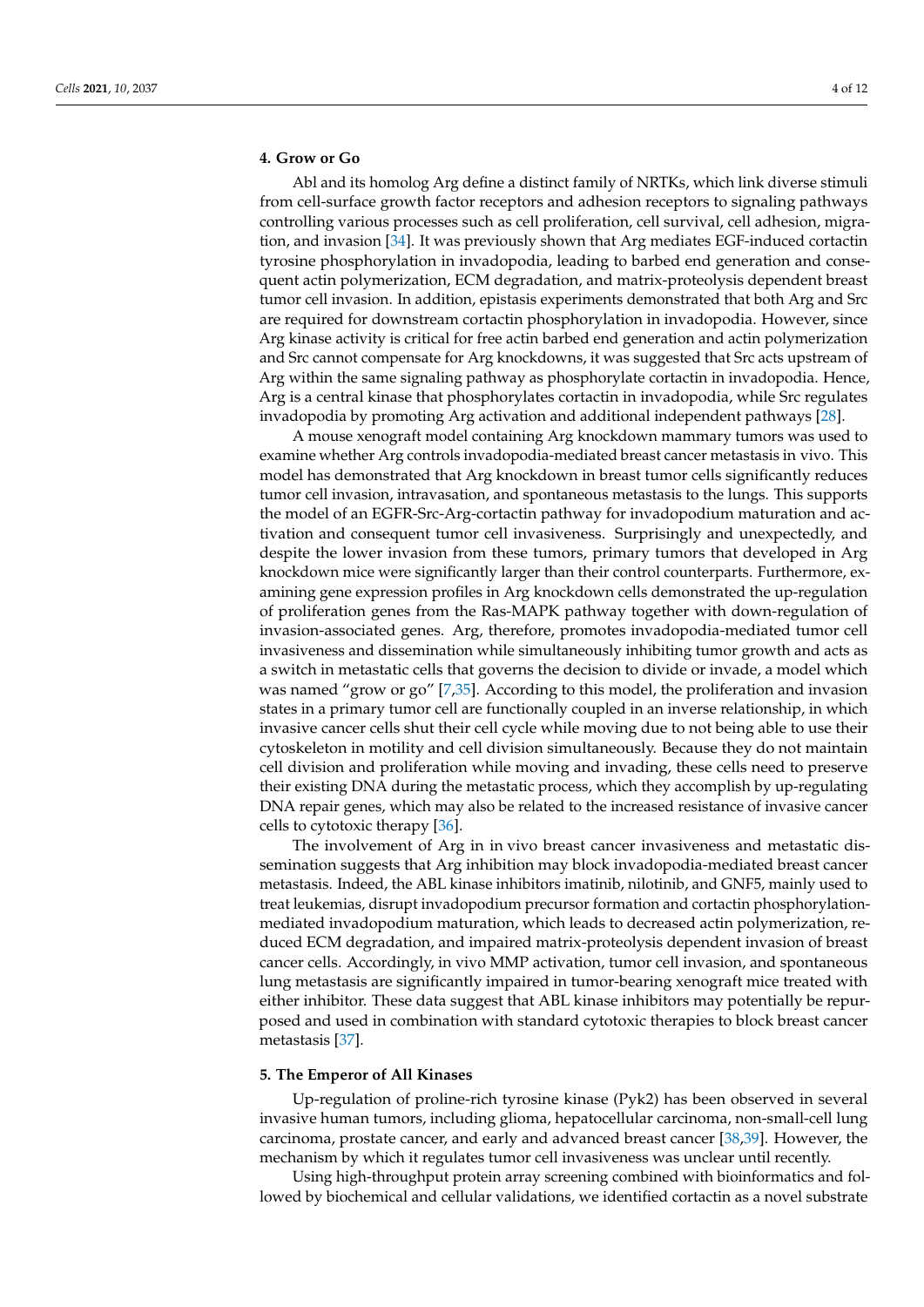and interactor of Pyk2 in invadopodia. Significantly, Pyk2-mediated cortactin phosphorylation in invadopodia depends on both its kinase activity and the recruitment and activation of Src kinase. Moreover, epistasis experiments between Pyk2 and Arg demonstrated that both kinases are in the same signaling pathway, and they phosphorylate cortactin tyrosines in invadopodia. Thus, while Arg directly binds and phosphorylates cortactin, Pyk2 controls cortactin tyrosine phosphorylation directly by binding and phosphorylating cortactin and indirectly by recruiting and activating Src kinase, which activates Arg to phosphorylate cortactin in invadopodia [\[40\]](#page-10-15) (Figure [1\)](#page-4-0).

<span id="page-4-0"></span>

**Figure 1.** Pyk2-mediated signaling in invadopodia. Extracellular stimulation by EGFR and integrins leads to activation of Pyk2, which tyrosine phosphorylates cortactin both directly and indirectly by activating Src and Arg kinases. Activation of Src leads to invadopodium precursor assembly and stabilization by recruiting and phosphorylating Tks5. Complete tyrosine phosphorylation of cortactin leads to activation of several signaling pathways, which induce actin polymerization and ECM degradation and consequent invadopodia-mediated tumor cell invasion, intravasation, and metastatic dissemination. While promoting cell invasion and dissemination, Arg simultaneously inhibits the Ras-MAPK pathway, which induces cell proliferation and consequent tumor growth, acting as a switch in metastatic cancer cells that govern the decision to "grow or go" (divide or invade). Inset: the coherent type I feedforward loop with AND gating (left) parallels the Pyk2-Src-Arg-cortactin pathway (right). The different NRTKs, their substrates, and invadopodial roles are described in Table [1.](#page-5-0)

In systems biology terms, the invadopodial Pyk2-mediated signaling pathway is considered as a coherent type I feedforward loop with AND gating [\[41\]](#page-10-16), where protein X (Pyk2) activates protein Z (cortactin) both directly and indirectly via protein Y (Arg)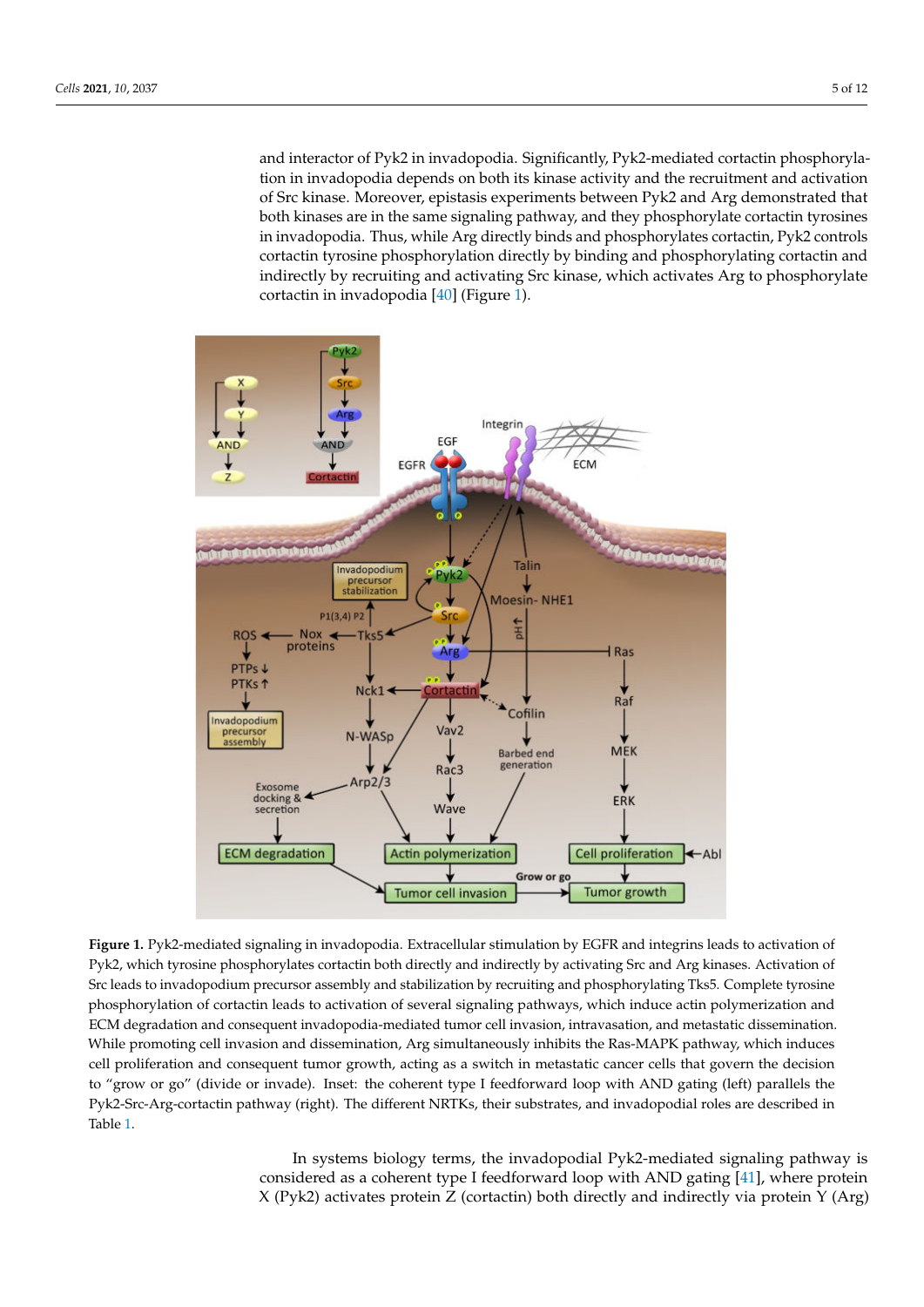(Figure [1,](#page-4-0) inset). This type of network motif is characterized by both persistence, which enables prolonged signal duration, and redundancy, which allows signaling networks to withstand perturbations that can alter input–output relationships. This type of motif also provides a safety net for activation of critical processes essential for cell survival and homeostasis and ensures that cells respond only to stimuli of appropriate duration and magnitude. For example, invasive cancer cells leaving the primary tumors prepare for a long and risky journey within the body, from which there is no way back. To survive this journey and reach new environments where they can establish a secondary colony, a prolonged and persistent signal that can withstand perturbations is necessary [\[42,](#page-10-17)[43\]](#page-10-18). The coherent type I feedforward loop mediated by the Pyk2-Src-Arg axis in invadopodia enables both characteristics. Moreover, because two phosphorylation events of cortactin by both Arg and Pyk2 are necessary, the redundancy in this system prevents activation of cortactin if phosphorylated on one site only or by one kinase only. Whether Arg and Pyk2 each phosphorylate cortactin on one specific tyrosine or both on the same tyrosine residue is a subject for future investigation.

Notably, high co-expression of Pyk2, Arg, and cortactin is correlated with a significantly higher metastatic potential of human breast tumors, suggesting that this pathway is essential for breast cancer invasiveness and dissemination and that a gene signature of this pathway could potentially be used as a strategy for predicting the metastatic potential of breast tumors. Moreover, a network interaction map of invadopodia-associated proteins has demonstrated a central role for the EGFR-Pyk-Src-Arg-cortactin invadopodial pathway, in which repurposing of existent inhibitors could be applied for blocking breast cancer metastasis [\[44\]](#page-10-19).

A novel mechanism for activation of Pyk2 in invadopodia by calcium has recently been described. Pyk2 is a Ca2+/calmodulin-dependent kinase [\[45\]](#page-10-20). The binding of Ca2+/calmodulin to the autoinhibitory FERM domain leads to dimerization of Pyk2, which promotes its autophosphorylation and activation [\[46\]](#page-10-21). Stromal interacting molecule 1 (STIM1) and Orai1-mediated store-operated  $Ca^{2+}$  entry (SOCE) constitute the major calcium influx in most electrically non-excitable cells. Using the Orai1 biosensor that reports sub-plasmalemmal  $Ca^{2+}$  signals, Lu et al. have demonstrated that calcium glows arising from STIM-Orai1 appear locally at invadopodia of invading melanoma cells. These calcium glows lead to  $Ca^{2+}/c$ almodulin-mediated activation of Pyk2, which initiates the SOCE-Pyk2-Src signaling cascade required for invadopodium precursor formation and subsequent tumor cell invasion [\[47\]](#page-10-22).

| <b>NRTK</b> | <b>Target</b> | Role in Invadopodia                                                                                                                                            | Reference          |
|-------------|---------------|----------------------------------------------------------------------------------------------------------------------------------------------------------------|--------------------|
| Pyk2        | <b>Src</b>    | Pyk2 recruits and activates Src in invadopodia.                                                                                                                | $[40]$             |
|             | Cortactin     | Pyk2 tyrosine phosphorylates cortactin both<br>directly and indirectly by recruiting and activating<br>Src, which activates Arg to phosphorylate<br>cortactin. | [40]               |
| FAK         | <b>Src</b>    | FAK indirectly regulates invadopodium precursor<br>formation and activation by sequestering Src to<br>focal adhesions and away from invadopodia.               | $\left[26\right]$  |
| <b>Src</b>  | Tks5          | Src tyrosine phosphorylates Tks5 to regulate<br>invadopodium precursor formation and<br>stabilization.                                                         | [30, 48, 49]       |
|             | Arg           | Src phosphorylates and activates Arg, which<br>phosphorylates cortactin during invadopodium<br>maturation and activation                                       | $\left[ 28\right]$ |
| Arg         | Cortactin     | Arg tyrosine phosphorylates cortactin in<br>invadopodia, leading to invadopodium maturation<br>and ECM degradation.                                            | $\left[ 28\right]$ |
|             | Ras           | Arg inhibits the Ras-MAPK pathway to block<br>tumor cell proliferation.                                                                                        | $^{[7]}$           |

<span id="page-5-0"></span>**Table 1.** Major NRTKs and their targets in the Pyk2-Src-Arg-cortactin invadopodial pathway.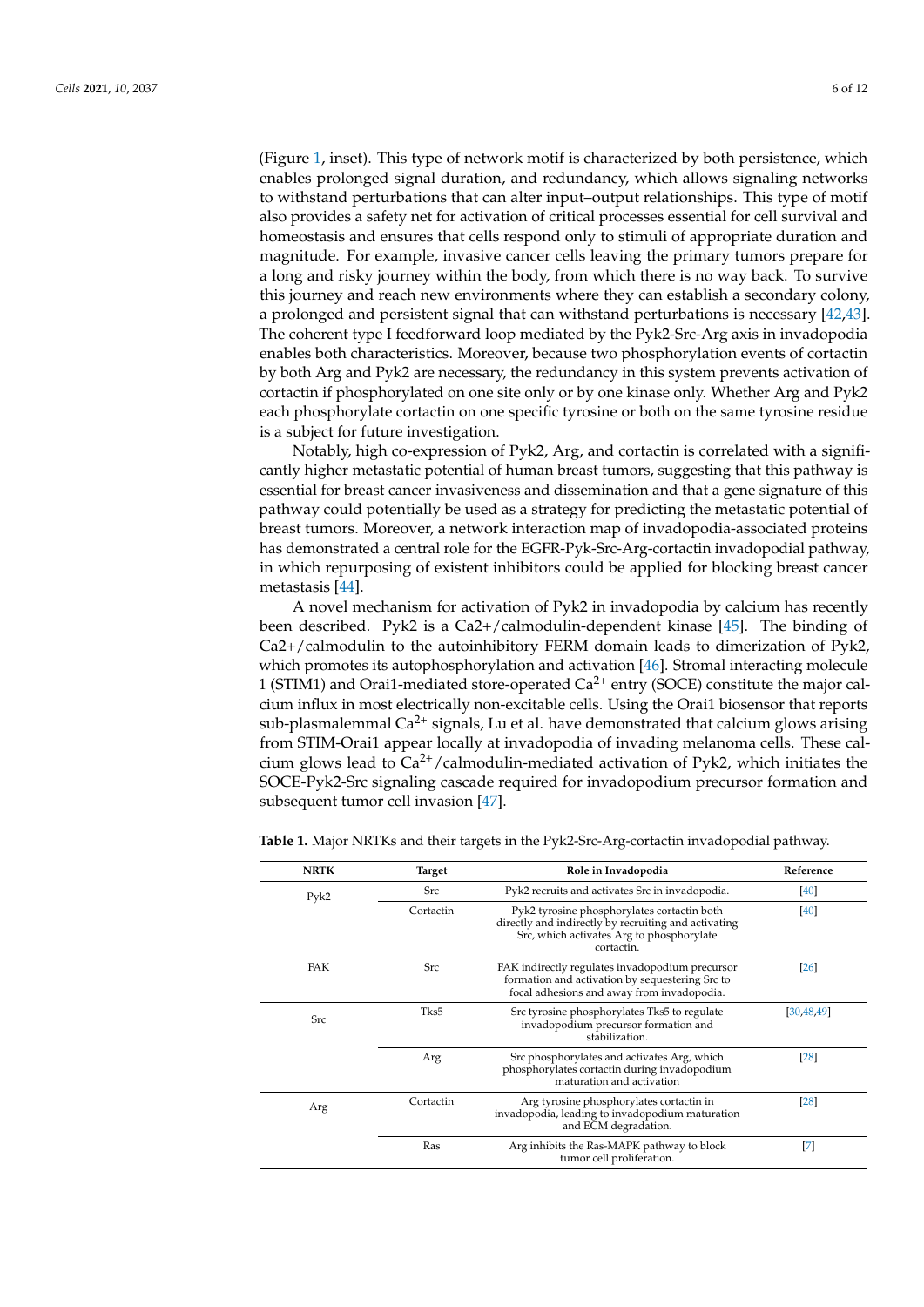#### **6. Migrate or Invade: A Game of Thrones**

Pyk2 and its homologous focal adhesion kinase (FAK) define a distinct family of NRTKs with high sequence and structural similarity and a common activation mechanism. FAK plays a critical role in cell motility in various cell types, where it coordinates lamellipodial protrusions and the turnover of adhesion complexes. Increased expression of FAK has been detected in metastatic tumors of the breast, prostate, colon, and brain, and mammary epithelial-specific disruption of FAK blocks mammary carcinoma progression in a genetic mouse model [\[50](#page-10-25)[,51\]](#page-10-26). Another publication reported that mammary-specific deletion of FAK mainly affects primary tumor development and reduces the number and size of lung metastases [\[52\]](#page-10-27). However, it is unclear whether the lower frequency of metastases in these mice results from fewer tumor cells that escape from the primary tumor or because of an inherent defect in their locomotion and invasion.

Along the same lines, a previous publication suggested that FAK indirectly regulates invadopodium precursor formation and activation by sequestering Src away from invadopodia and into focal adhesions. By doing so, FAK controls the Src-dependent tyrosine phosphorylation balance between invadopodia and focal adhesions in invasive breast cancer cells [\[26\]](#page-10-2). Knockdown of FAK in mammary tumor cells leads to increased formation of invadopodium precursors, which is mediated by Src localization to the invadopodia. However, the identity of the protein that localizes Src to invadopodium precursors was unknown until recently. Using fluorescently tagged Src and breast cancer cells knocked down for either Pyk2 or FAK, it was demonstrated that while FAK recruits Src to focal adhesions, as was previously documented, Pyk2 is the kinase that controls the recruitment and localization of Src to invadopodia [\[40\]](#page-10-15). These data imply that Pyk2 and FAK coordinate the spatial regulation of Src kinase and consequently control invadopodium assembly and maturation. While Pyk2 regulates invasiveness by controlling cortactin tyrosine phosphorylation-dependent invadopodia maturation and consequent actin polymerization and ECM degradation, FAK controls invasiveness of tumor cells by controlling Src kinase-dependent focal-adhesion mediated motility. Coordination of both Pyk2-mediated invasion and FAK-mediated migration is necessary for breast cancer cell invasiveness and consequent metastatic dissemination [\[53\]](#page-11-0).

Several publications have demonstrated the molecular interactions of Pyk2 with Src in regulating tumor cell motility and invasion. Overexpression of Pyk2 facilitates hepatocellular carcinoma (HCC) cell invasiveness by up-regulating phosphorylation of Src, ERK1/2, and MEK1/2 [\[54\]](#page-11-1), and both Pyk2 and FAK interact with Src and p130Cas to regulate breast cancer motility and invasion [\[55\]](#page-11-2). However, the molecular mechanism by which Pyk2 recruits Src into invadopodium precursors to regulate their formation and maturation was not reported before.

Using a combination of multi-photon microscopy of mammary tumors in live mice and support vector machine algorithms, it was demonstrated that single invasive mammary carcinoma cells could move within the primary tumor using either focal-adhesion mediated fast motility on ECM fibers or invadopodia- and matrix-proteolysis mediated slow locomotion. The type of motility that invasive breast tumor cells use is determined by a combination of local extracellular cues present in the tumor microenvironment, such as local collagen fiber density, tumor cell density, tumor-associated macrophage density, the number and size of blood vessels, and the relative distance of the invasive cell from a tumor-associated blood vessel [\[10\]](#page-9-8). We suggest that while the switch between the two motility types of the invasive cancer cell is triggered by extracellular microenvironmental cues, Pyk2 and FAK are responsible for the intracellular integration and processing of these signals. Thus, the type of motility that the invasive cancer cell will activate will be the sum of these local microenvironmental signals.

#### **7. The Other Side of The Coin**

Reversible phosphorylation of tyrosine residues in proteins plays a central role in the regulation of various cellular processes such as cell cycle and cell division, development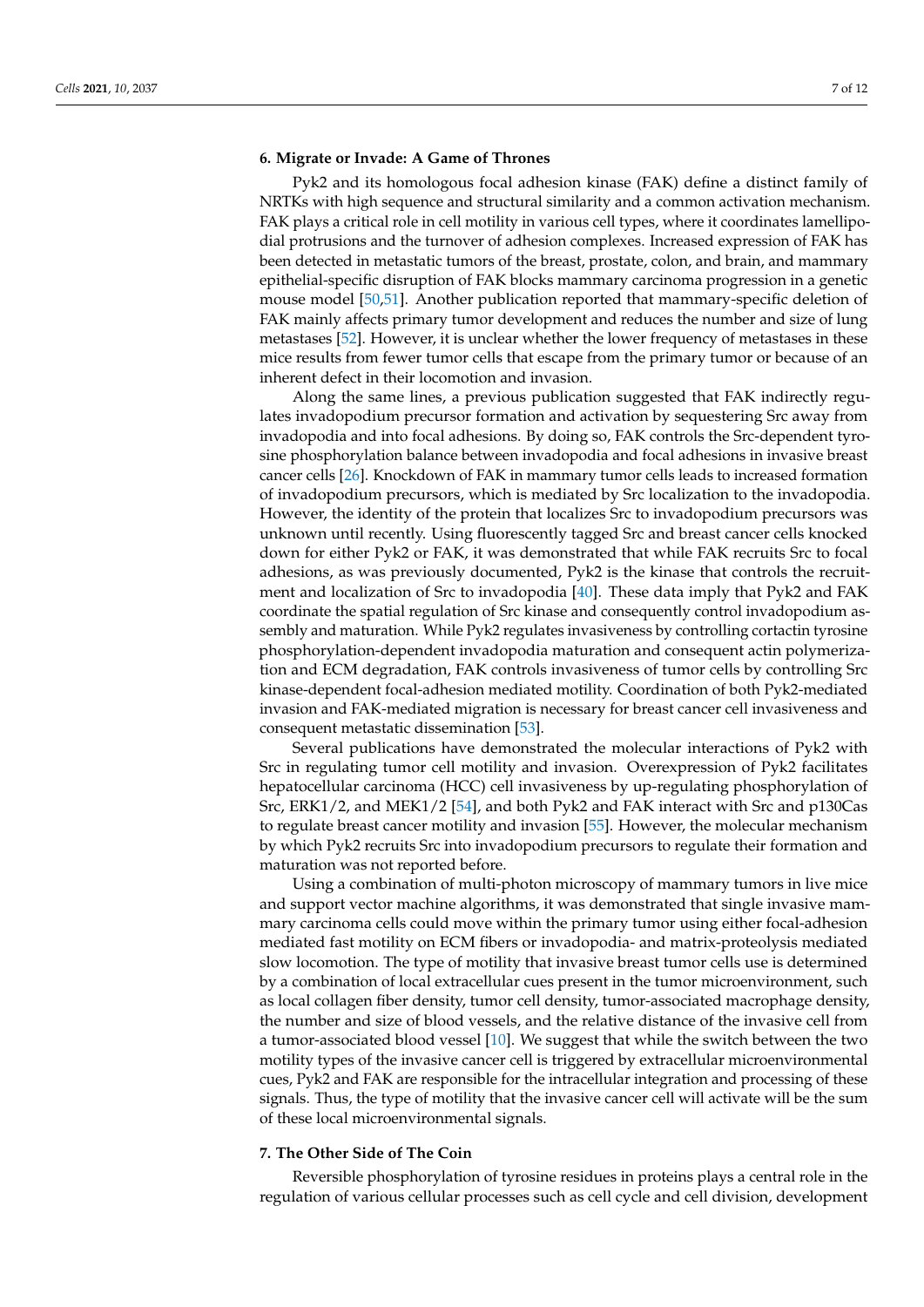and morphogenesis, and cell motility, and is mediated by the opposing actions of protein tyrosine kinases (PTKs) and protein tyrosine phosphatases (PTPs). Although PTKs and PTPs are structurally and functionally different, they jointly regulate the phosphorylation of their common substrates [\[56\]](#page-11-3). Aberrant tyrosine phosphorylation of proteins that results from imbalanced activities of PTKs and PTPs may lead to various human disorders and diseases, among them cancer [\[57\]](#page-11-4).

Cytoplasmic PTP1B is essential for both invadopodium precursor formation and activation and invadopodia turnover, and regulates these processes through direct and indirect mechanisms. Specifically, the calcium-dependent protease calpain 2 is activated following EGFR and/or integrin activation and cleaves PTP1B at a region near the Cterminus, enhancing PTP1B phosphatase activity. Activated PTP1B removes the inhibitory phosphate from Y529 of the invadopodial Src, which leads to both invadopodium precursor assembly and maturation. Calpain 2 also functions downstream of Src kinase to regulate the disassembly of cortactin from mature invadopodia, and consequently, the disassembly of the invadopodium structure [\[58\]](#page-11-5).

Another substrate of PTP1B in invadopodia is cortactin. More specifically, PTP1B counteracts the activity of NRTKs, which phosphorylate cortactin on tyrosine 421, an event that leads to invadopodia activation. The actin barbed end capping protein isoform Mena<sup>INV</sup> is recruited to invadopodium precursors by lamellipodin just after its initial assembly and stabilization at the plasma membrane and maintains tyrosine phosphorylation of cortactin at Y421 by displacing PTP1B from the precursors, thereby preventing PTP1B from de-phosphorylating cortactin and enhancing precursor maturation and activation [\[59\]](#page-11-6).

#### **8. The Hitchhiker**

Hepatitis C virus (HCV) is a significant risk factor for developing HCC and leads to an aggressive and invasive disease with very low patient survival rates. The poor prognosis rates in HCC are usually a result of intrahepatic metastasis caused by the invasion of cancer cells from the primary tumor into other liver parts or by their dissemination via the portal vein. Dissemination into regions outside of the liver may also occur in the early stages of HCC due to aggressive treatment. The most effective treatment for early localized tumors is surgery, while sorafenib, a multi-kinase inhibitor, extends overall survival and delays tumor progression by a few months only in patients with advanced HCC [\[60](#page-11-7)[,61\]](#page-11-8)

While a strong association between chronic infection with HCV and the development of metastatic HCC is well established, the mechanism by which HCV enhances invasiveness and metastasis of HCC was not known until recently. By integrating the transcriptome with a functional kinome screen, we have recently shown that HCV infection enhances invadopodium precursor formation and activation by combining enhanced cytoskeletal, invasion, and invadopodia gene expression with the stimulation of kinase signaling [\[62\]](#page-11-9).

Importantly, HCV enters the liver host cell by using EGFR as a coreceptor. Once the virus has penetrated the host cell, it maintains constant activation of EGFR and enhances invadopodia activation by activating the viral NS3/4A protein, which inhibits TC-PTP, thereby preventing de-phosphorylation of the EGFR receptor. Virus-activated EGFR then transmits signals to NRTKs and other invadopodial proteins, which lead to the maturation and activation of invadopodia in the host cell. In addition, HCV also misregulates chromatin organization and consequently enhances the transcription of invadopodia-associated genes, such as cortactin, MT1-MMP and EGFR ligands, such as HB-EGF and BTC, which support sustained activation of the receptor in an autocrine loop. A combination of these HCV-induced mechanisms leads to invadopodia-mediated cancer cell invasiveness and consequently intra- and extra-hepatic dissemination. Interestingly, kinome and transcriptome analysis revealed that all components of the EGFR-Pyk2-Src-Arg-cortactin axis are activated following HCV infection, suggesting that this pathway may be a general mechanism for invadopodia-mediated invasiveness of cancer cells. Moreover, examination of the invadopodia-associated gene signature in HCV-mediated HCC tumors has revealed that the gene expression pattern significantly correlates with poor patient prognosis and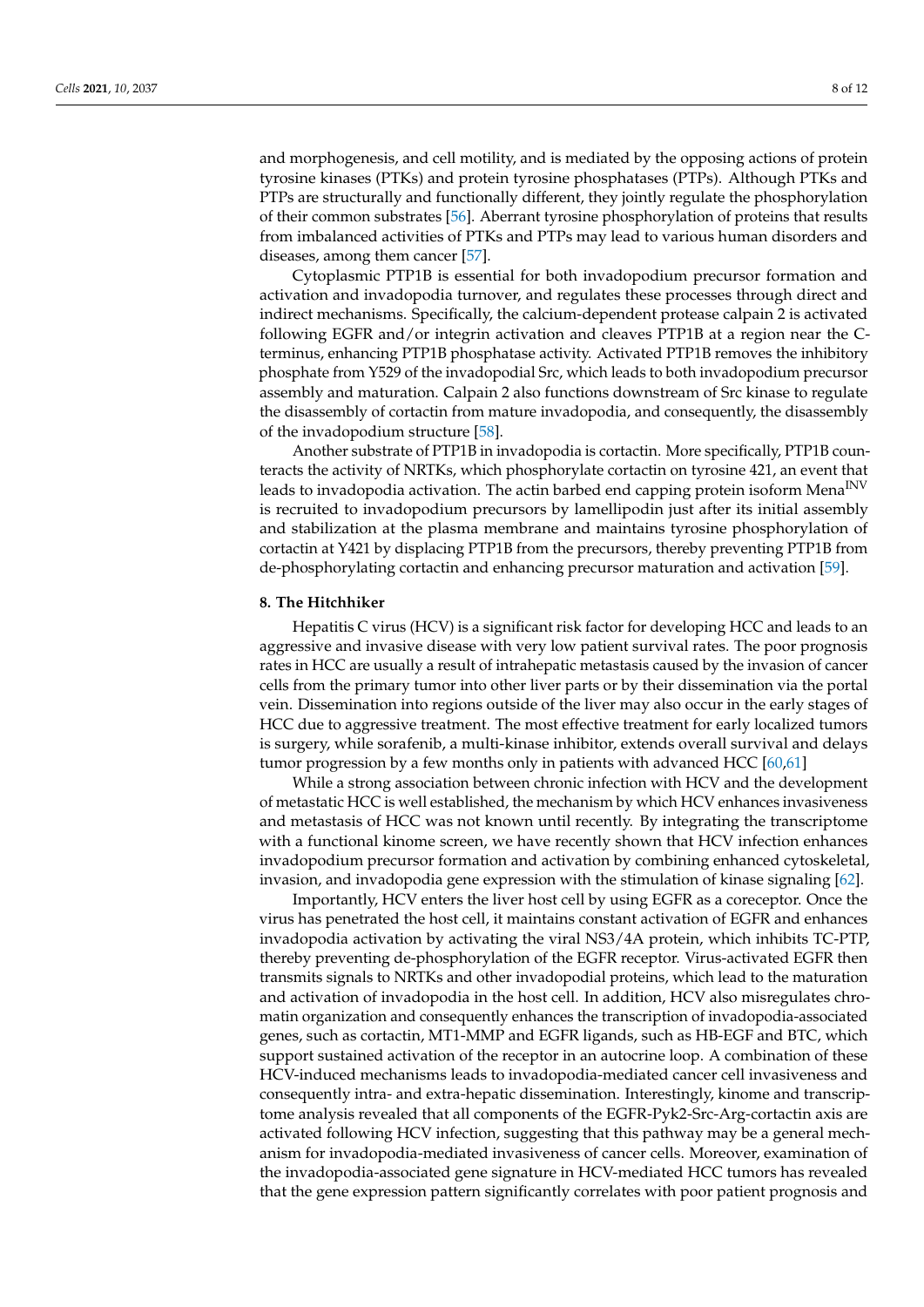survival, supporting the essential role of invadopodia in promoting HCV-mediated invasiveness of HCC tumor cells [\[62\]](#page-11-9).

As part of its life cycle, which relies entirely on the host cell infrastructure, HCV modifies signaling pathways involved in proliferation, cell survival, and cytoskeletonmediated vesicular transport. Invasiveness and metastasis are not essential for the HCV life cycle, and the reason for inducing these processes by the virus within the host tumor cell is unclear. We suggest that by enhancing invadopodia-mediated dissemination of HCC tumor cells to new regions away from the primary tumor, HCV gains a new environment where, unlike the crowded primary tumor environment, the host cell no longer has to compete with other tumor cells for nutrients and oxygen, and where the virus can infect new, healthy liver cells to enhance its replication and production.

#### **9. Concluding Remarks and Future Directions**

A significant correlation exists between invadopodia-associated genes and tumor cell dissemination [\[44,](#page-10-19)[62\]](#page-11-9), suggesting that invadopodia could be used as a prognostic marker for cancer metastasis. This may spare many patients at low risk for metastatic disease from undergoing unnecessary and potentially dangerous treatments while identifying other patients with lower-grade tumors that may be highly metastatic. Moreover, understanding the molecular mechanisms and signaling pathways that govern the formation and function of invadopodia could provide insights into the biology, regulation, and potential therapeutic approaches to cancer metastasis.

The importance of targeting invadopodia in anti-metastasis treatment is apparent considering that invasion and intravasation of tumor cells from the primary, secondary, and tertiary tumors are crucial steps in the systematic dissemination of cancer and that these processes continue even after resection of the primary tumor. Because tumor cell dissemination and tumor growth are not always linked [\[7](#page-9-5)[,63,](#page-11-10)[64\]](#page-11-11), such inhibitors are not expected to affect primary tumor growth. Nevertheless, such inhibitors may effectively inhibit the metastatic spread of highly invasive tumors when used in combination with cytotoxic treatments such as chemotherapy and radiotherapy, which complement antimetastasis treatment by inhibiting proliferation and survival of cells in the primary tumor and cells that may have succeeded in escaping the primary tumor and seeding metastases in distant sites. Moreover, because invadopodia are not essential for cell viability, antiinvadopodia-based therapies are not expected to affect crucial cellular processes and may have fewer side effects than conventional cancer therapies.

NRTKs in the Pyk2-Src-Arg-cortactin cascade present excellent targets for anti- invadopodiamediated metastasis treatment. Indeed, while inhibitors of Arg have proved to be efficient in inhibiting invasiveness and metastasis of human breast tumor cells in immunodeficient mice [\[37\]](#page-10-12), no specific inhibitor for Pyk2 that is potent in vivo currently exists. Moreover, the interplay between Pyk2 and FAK in controlling invadopodia formation and function may suggest that inhibiting both kinases may be a more efficient strategy for blocking cancer metastasis.

While significant knowledge on invadopodia formation, regulation, and signaling had been accumulated since their first discovery and definition approximately 3 decades ago, a major challenge of bench-to-bedside application of these findings still exists and should become the primary focus of cancer metastasis research within the coming years.

**Author Contributions:** Conceptualization, H.G.-H; funding acquisition, H.G.-H.; project administration, H.G.-H.; supervision, H.G.-H.; writing—original draft, H.G.-H.; writing—review and editing, T.S. All authors have read and agreed to the published version of the manuscript.

**Funding:** This work was funded by the Israel Cancer Research Fund (grant number 20-101-PG), the Israel Cancer Association (grant number 20210071), and the Israel Science Foundation (grant number 2142/21) (to H.G.H.).

**Institutional Review Board Statement:** Not applicable.

**Informed Consent Statement:** Not applicable.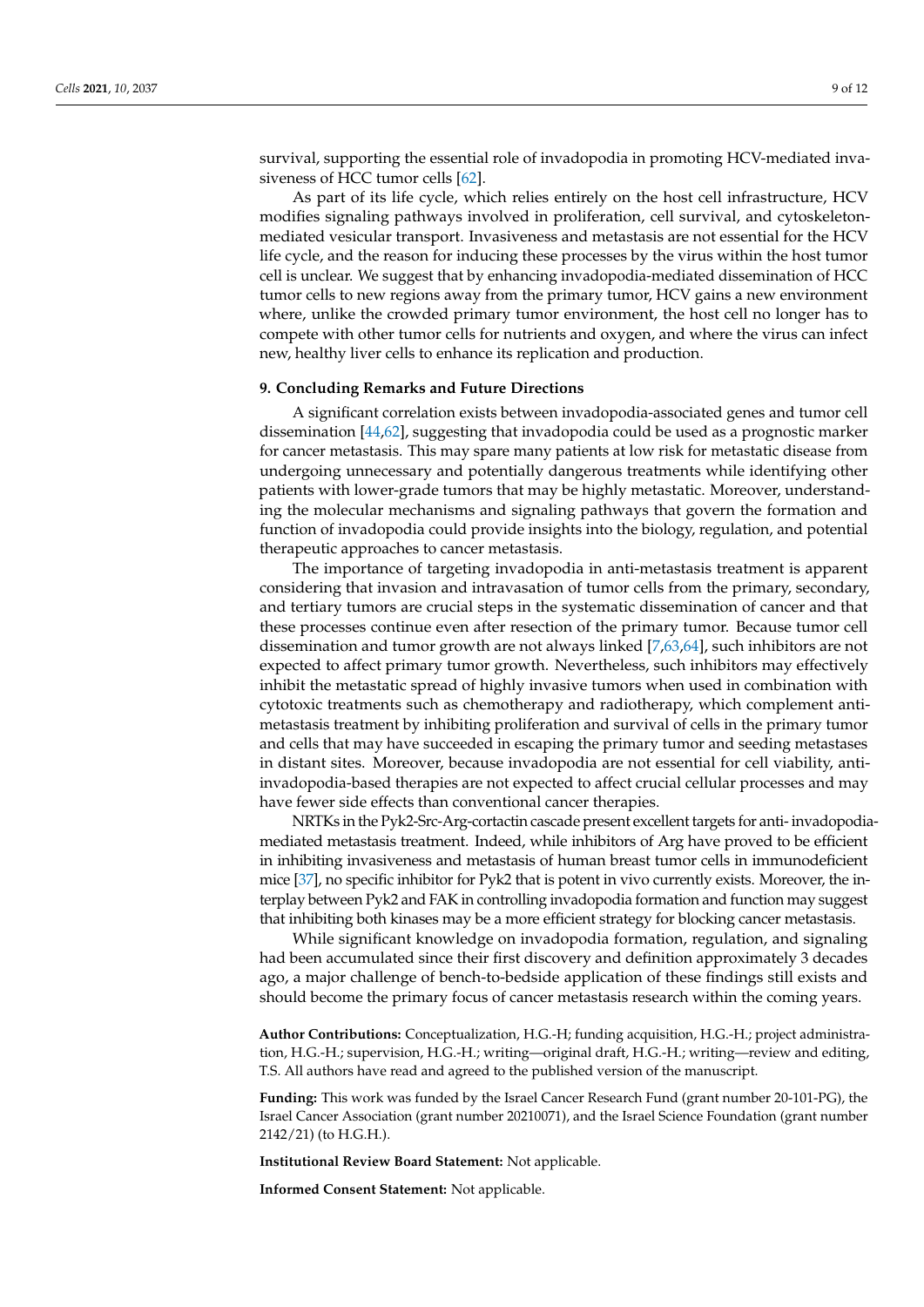**Data Availability Statement:** Not applicable.

**Conflicts of Interest:** The authors declare no conflict of interest.

## **References**

- <span id="page-9-0"></span>1. Weaver, A.M. Invadopodia: Specialized Cell Structures for Cancer Invasion. *Clin. Exp. Metastasis* **2006**, *23*, 97–105. [\[CrossRef\]](http://doi.org/10.1007/s10585-006-9014-1) [\[PubMed\]](http://www.ncbi.nlm.nih.gov/pubmed/16830222)
- <span id="page-9-1"></span>2. Weaver, A.M. Invadopodia. *Curr. Biol.* **2008**, *18*, 362–364. [\[CrossRef\]](http://doi.org/10.1016/j.cub.2008.02.028) [\[PubMed\]](http://www.ncbi.nlm.nih.gov/pubmed/18460310)
- <span id="page-9-2"></span>3. Monsky, W.L.; Lin, C.Y.; Aoyama, A.; Kelly, T.; Akiyama, S.K.; Mueller, S.C.; Chen, W.T. A Potential Marker Protease of Invasiveness, Seprase, Is Localized on Invadopodia of Human Malignant Melanoma Cells. *Cancer Res.* **1994**, *54*, 5702–5710. [\[PubMed\]](http://www.ncbi.nlm.nih.gov/pubmed/7923219)
- <span id="page-9-3"></span>4. Stylli, S.S.; Kaye, A.H.; Lock, P. Invadopodia: At the Cutting Edge of Tumour Invasion. *J. Clin. Neurosci.* **2008**, *15*, 725–737. [\[CrossRef\]](http://doi.org/10.1016/j.jocn.2008.03.003) [\[PubMed\]](http://www.ncbi.nlm.nih.gov/pubmed/18468901)
- 5. Sutoh, M.; Hashimoto, Y.; Yoneyama, T.; Yamamoto, H.; Hatakeyama, S.; Koie, T.; Okamoto, A.; Yamaya, K.; Saitoh, H.; Funyu, T.; et al. Invadopodia Formation by Bladder Tumor Cells. *Oncol. Res.* **2010**, *19*, 85–92. [\[CrossRef\]](http://doi.org/10.3727/096504010X12875107808008) [\[PubMed\]](http://www.ncbi.nlm.nih.gov/pubmed/21302809)
- <span id="page-9-4"></span>6. Yamamoto, H.; Sutoh, M.; Hatakeyama, S.; Hashimoto, Y.; Yoneyama, T.; Koie, T.; Saitoh, H.; Yamaya, K.; Funyu, T.; Nakamura, T.; et al. Requirement for FBP17 in Invadopodia Formation by Invasive Bladder Tumor Cells. *J. Urol.* **2011**, *185*, 1930–1938. [\[CrossRef\]](http://doi.org/10.1016/j.juro.2010.12.027) [\[PubMed\]](http://www.ncbi.nlm.nih.gov/pubmed/21421245)
- <span id="page-9-5"></span>7. Gil-Henn, H.; Patsialou, A.; Wang, Y.; Warren, M.S.; Condeelis, J.S.; Koleske, A.J. Arg/Abl2 Promotes Invasion and Attenuates Proliferation of Breast Cancer In Vivo. *Oncogene* **2013**, *32*, 2622–2630. [\[CrossRef\]](http://doi.org/10.1038/onc.2012.284)
- <span id="page-9-6"></span>8. Gligorijevic, B.; Wyckoff, J.; Yamaguchi, H.; Wang, Y.; Roussos, E.T.; Condeelis, J. N-WASP-Mediated Invadopodium Formation Is Involved in Intravasation and Lung Metastasis of Mammary Tumors. *J. Cell Sci.* **2012**, *125*, 724–734. [\[CrossRef\]](http://doi.org/10.1242/jcs.092726)
- <span id="page-9-7"></span>9. Eckert, M.A.; Lwin, T.M.; Chang, A.T.; Kim, J.; Danis, E.; Ohno-Machado, L.; Yang, J. Twist1-Induced Invadopodia Formation Promotes Tumor Metastasis. *Cancer Cell* **2011**, *19*, 372–386. [\[CrossRef\]](http://doi.org/10.1016/j.ccr.2011.01.036)
- <span id="page-9-8"></span>10. Gligorijevic, B.; Bergman, A.; Condeelis, J. Multiparametric Classification Links Tumor Microenvironments with Tumor Cell Phenotype. *PLoS Biol.* **2014**, *12*, e1001995. [\[CrossRef\]](http://doi.org/10.1371/journal.pbio.1001995)
- <span id="page-9-9"></span>11. Chen, W.T. Proteolytic Activity of Specialized Surface Protrusions Formed at Rosette Contact Sites of Transformed Cells. *J. Exp. Zool.* **1989**, *251*, 167–185. [\[CrossRef\]](http://doi.org/10.1002/jez.1402510206)
- <span id="page-9-10"></span>12. Eddy, R.J.; Weidmann, M.D.; Sharma, V.P.; Condeelis, J.S. Tumor Cell Invadopodia: Invasive Protrusions that Orchestrate Metastasis. *Trends Cell Biol.* **2017**, *27*, 595–607. [\[CrossRef\]](http://doi.org/10.1016/j.tcb.2017.03.003)
- <span id="page-9-11"></span>13. Sharma, V.P.; Eddy, R.; Entenberg, D.; Kai, M.; Gertler, F.B.; Condeelis, J. Tks5 and SHIP2 Regulate Invadopodium Maturation, but Not Initiation, in Breast Carcinoma Cells. *Curr. Biol.* **2013**, *23*, 2079–2089. [\[CrossRef\]](http://doi.org/10.1016/j.cub.2013.08.044)
- <span id="page-9-12"></span>14. Carmona, G.; Perera, U.; Gillett, C.; Naba, A.; Law, A.L.; Sharma, V.P.; Wang, J.; Wyckoff, J.; Balsamo, M.; Mosis, F.; et al. Lamellipodin Promotes Invasive 3D Cancer Cell Migration via Regulated Interactions with Ena/VASP and SCAR/WAVE. *Oncogene* **2016**, *35*, 5155–5169. [\[CrossRef\]](http://doi.org/10.1038/onc.2016.47)
- <span id="page-9-13"></span>15. Beaty, B.T.; Sharma, V.P.; Bravo-Cordero, J.J.; Simpson, M.A.; Eddy, R.J.; Koleske, A.J.; Condeelis, J. beta1 Integrin Regulates Arg to Promote Invadopodial Maturation and Matrix Degradation. *Mol. Biol. Cell* **2013**, *24*, 1661–1675. [\[CrossRef\]](http://doi.org/10.1091/mbc.e12-12-0908)
- <span id="page-9-14"></span>16. Oser, M.; Mader, C.C.; Gil-Henn, H.; Magalhaes, M.; Bravo-Cordero, J.J.; Koleske, A.J.; Condeelis, J. Specific Tyrosine Phosphorylation Sites on Cortactin Regulate Nck1-Dependent Actin Polymerization in Invadopodia. *J. Cell Sci.* **2010**, *123*, 3662–3673. [\[CrossRef\]](http://doi.org/10.1242/jcs.068163)
- <span id="page-9-15"></span>17. Beaty, B.T.; Wang, Y.; Bravo-Cordero, J.J.; Sharma, V.P.; Miskolci, V.; Hodgson, L.; Condeelis, J. Talin Regulates Moesin-NHE-1 Recruitment to Invadopodia and Promotes Mammary Tumor Metastasis. *J. Cell Biol.* **2014**, *205*, 737–751. [\[CrossRef\]](http://doi.org/10.1083/jcb.201312046)
- <span id="page-9-16"></span>18. Magalhaes, M.A.; Larson, D.R.; Mader, C.C.; Bravo-Cordero, J.J.; Gil-Henn, H.; Oser, M.; Chen, X.; Koleske, A.J.; Condeelis, J. Cortactin Phosphorylation Regulates Cell Invasion Through a pH-Dependent Pathway. *J. Cell Biol.* **2011**, *195*, 903–920. [\[CrossRef\]](http://doi.org/10.1083/jcb.201103045)
- <span id="page-9-17"></span>19. Rosenberg, B.J.; Gil-Henn, H.; Mader, C.C.; Halo, T.; Yin, T.; Condeelis, J.; Machida, K.; Wu, Y.I.; Koleske, A.J. Phosphorylated Cortactin Recruits Vav2 Guanine Nucleotide Exchange Factor to Activate Rac3 and Promote Invadopodial Function in Invasive Breast Cancer Cells. *Mol. Biol. Cell* **2017**, *28*, 1347–1360. [\[CrossRef\]](http://doi.org/10.1091/mbc.e16-12-0885)
- <span id="page-9-18"></span>20. Donnelly, S.K.; Cabrera, R.; Mao, S.P.H.; Christin, J.R.; Wu, B.; Guo, W.; Bravo-Cordero, J.J.; Condeelis, J.S.; Segall, J.E.; Hodgson, L. Rac3 Regulates Breast Cancer Invasion and Metastasis by Controlling Adhesion and Matrix Degradation. *J. Cell Biol.* **2017**, *216*, 4331–4349. [\[CrossRef\]](http://doi.org/10.1083/jcb.201704048)
- <span id="page-9-19"></span>21. Schoumacher, M.; Goldman, R.D.; Louvard, D.; Vignjevic, D.M. Actin, Microtubules, and Vimentin Intermediate Filaments Cooperate for Elongation of Invadopodia. *J. Cell Biol.* **2010**, *189*, 541–556. [\[CrossRef\]](http://doi.org/10.1083/jcb.200909113)
- <span id="page-9-20"></span>22. Monteiro, P.; Rosse, C.; Castro-Castro, A.; Irondelle, M.; Lagoutte, E.; Paul-Gilloteaux, P.; Desnos, C.; Formstecher, E.; Darchen, F.; Perrais, D.; et al. Endosomal WASH and Exocyst Complexes Control Exocytosis of MT1-MMP at Invadopodia. *J. Cell Biol.* **2013**, *203*, 1063–1079. [\[CrossRef\]](http://doi.org/10.1083/jcb.201306162)
- <span id="page-9-21"></span>23. Sinha, S.; Hoshino, D.; Hong, N.H.; Kirkbride, K.C.; Grega-Larson, N.E.; Seiki, M.; Tyska, M.J.; Weaver, A.M. Cortactin Promotes Exosome Secretion by Controlling Branched Actin Dynamics. *J. Cell Biol.* **2016**, *214*, 197–213. [\[CrossRef\]](http://doi.org/10.1083/jcb.201601025)
- <span id="page-9-22"></span>24. Yeatman, T.J. A Renaissance for SRC. *Nat. Rev. Cancer* **2004**, *4*, 470–480. [\[CrossRef\]](http://doi.org/10.1038/nrc1366)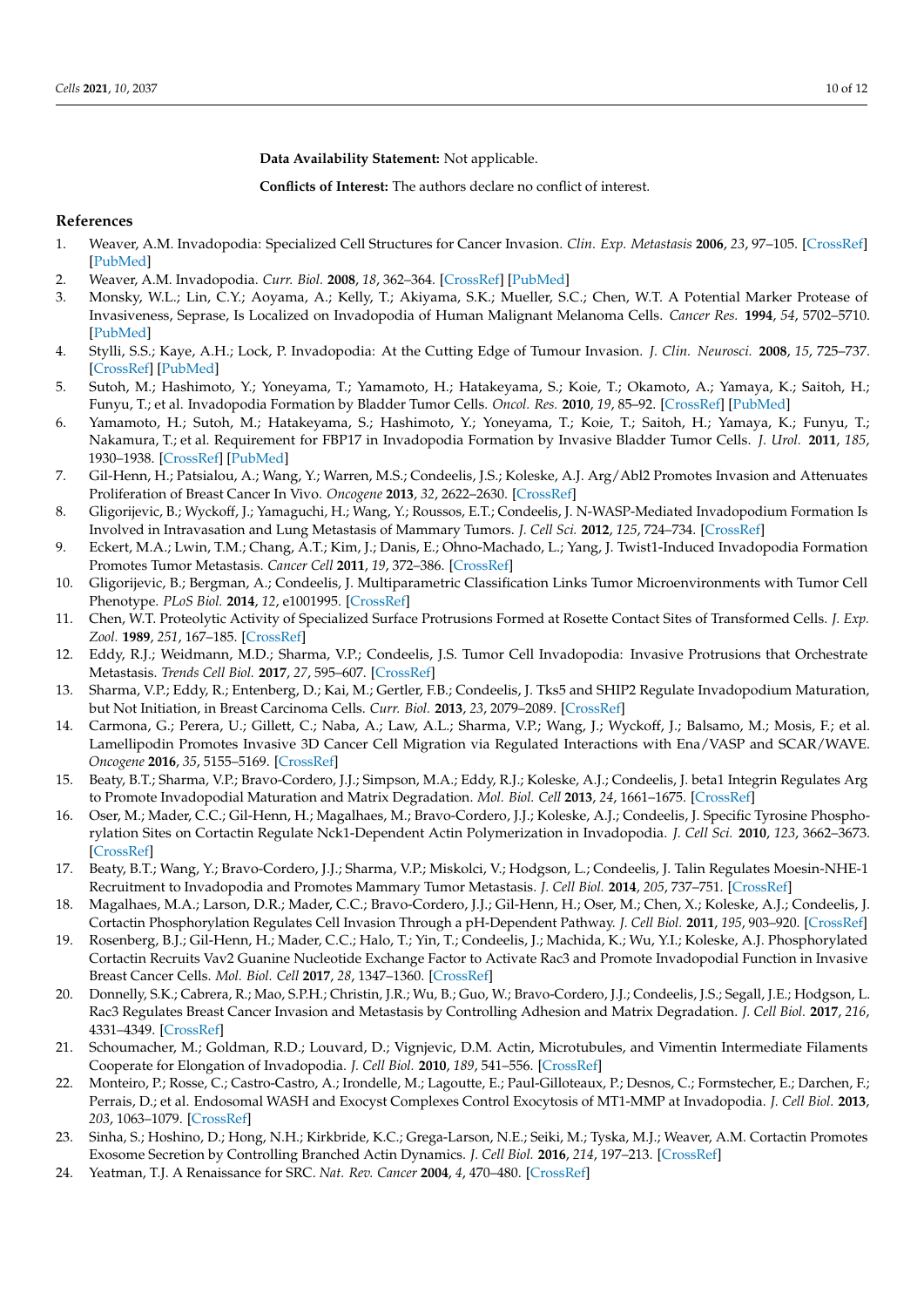- <span id="page-10-0"></span>25. Artym, V.V.; Zhang, Y.; Seillier-Moiseiwitsch, F.; Yamada, K.M.; Mueller, S.C. Dynamic Interactions of Cortactin and Membrane Type 1 Matrix Metalloproteinase at Invadopodia: Defining the Stages of Invadopodia Formation and Function. *Cancer Res.* **2006**, *66*, 3034–3043. [\[CrossRef\]](http://doi.org/10.1158/0008-5472.CAN-05-2177)
- <span id="page-10-2"></span>26. Chan, K.T.; Cortesio, C.L.; Huttenlocher, A. FAK Alters Invadopodia and Focal Adhesion Composition and Dynamics To Regulate Breast Cancer Invasion. *J. Cell Biol.* **2009**, *185*, 357–370. [\[CrossRef\]](http://doi.org/10.1083/jcb.200809110)
- <span id="page-10-1"></span>27. Oser, M.; Yamaguchi, H.; Mader, C.C.; Bravo-Cordero, J.J.; Arias, M.; Chen, X.; Desmarais, V.; van Rheenen, J.; Koleske, A.J.; Condeelis, J. Cortactin Regulates Cofilin and N-WASp Activities to Control the Stages of Invadopodium Assembly and Maturation. *J. Cell Biol.* **2009**, *186*, 571–587. [\[CrossRef\]](http://doi.org/10.1083/jcb.200812176)
- <span id="page-10-3"></span>28. Mader, C.C.; Oser, M.; Magalhaes, M.A.; Bravo-Cordero, J.J.; Condeelis, J.; Koleske, A.J.; Gil-Henn, H. An EGFR-Src-Arg-Cortactin Pathway Mediates Functional Maturation of Invadopodia and Breast Cancer Cell Invasion. *Cancer Res.* **2011**, *71*, 1730–1741. [\[CrossRef\]](http://doi.org/10.1158/0008-5472.CAN-10-1432)
- <span id="page-10-4"></span>29. Saini, P.; Courtneidge, S.A. Tks Adaptor Proteins at a Glance. *J. Cell Sci.* **2018**, *131*. [\[CrossRef\]](http://doi.org/10.1242/jcs.203661)
- <span id="page-10-5"></span>30. Stylli, S.S.; Stacey, T.T.; Verhagen, A.M.; Xu, S.S.; Pass, I.; Courtneidge, S.A.; Lock, P. Nck Adaptor Proteins Link Tks5 to Invadopodia Actin Regulation and ECM Degradation. *J. Cell Sci.* **2009**, *122*, 2727–2740. [\[CrossRef\]](http://doi.org/10.1242/jcs.046680)
- <span id="page-10-6"></span>31. Weaver, A.M. Regulation of Cancer Invasion by Reactive Oxygen Species and Tks Family Scaffold Proteins. *Sci. Signal.* **2009**, *2*, pe56. [\[CrossRef\]](http://doi.org/10.1126/scisignal.288pe56) [\[PubMed\]](http://www.ncbi.nlm.nih.gov/pubmed/19755707)
- <span id="page-10-7"></span>32. Abram, C.L.; Seals, D.F.; Pass, I.; Salinsky, D.; Maurer, L.; Roth, T.M.; Courtneidge, S.A. The Adaptor Protein Fish Associates with Members of the ADAMs Family and Localizes to Podosomes of Src-Transformed Cells. *J. Biol. Chem.* **2003**, *278*, 16844–16851. [\[CrossRef\]](http://doi.org/10.1074/jbc.M300267200) [\[PubMed\]](http://www.ncbi.nlm.nih.gov/pubmed/12615925)
- <span id="page-10-8"></span>33. Jacob, A.; Linklater, E.; Bayless, B.A.; Lyons, T.; Prekeris, R. The Role and Regulation of Rab40b-Tks5 Complex During Invadopodia Formation and Cancer Cell Invasion. *J. Cell Sci.* **2016**, *129*, 4341–4353. [\[CrossRef\]](http://doi.org/10.1242/jcs.193904) [\[PubMed\]](http://www.ncbi.nlm.nih.gov/pubmed/27789576)
- <span id="page-10-9"></span>34. Bradley, W.D.; Koleske, A.J. Regulation of Cell Migration and Morphogenesis by Abl-Family Kinases: Emerging Mechanisms and Physiological Contexts. *J. Cell Sci.* **2009**, *122*, 3441–3454. [\[CrossRef\]](http://doi.org/10.1242/jcs.039859) [\[PubMed\]](http://www.ncbi.nlm.nih.gov/pubmed/19759284)
- <span id="page-10-10"></span>35. Patsialou, A.; Wang, Y.; Lin, J.; Whitney, K.; Goswami, S.; Kenny, P.A.; Condeelis, J.S. Selective Gene-Expression Profiling of Migratory Tumor Cells In Vivo Predicts Clinical Outcome in Breast Cancer Patients. *Breast Cancer Res.* **2012**, *14*, R139. [\[CrossRef\]](http://doi.org/10.1186/bcr3344) [\[PubMed\]](http://www.ncbi.nlm.nih.gov/pubmed/23113900)
- <span id="page-10-11"></span>36. Patsialou, A.; Condeelis, J.S. Metastatic Cells: Moving Onco-Targets. *Oncotarget* **2014**, *5*, 3424–3425. [\[CrossRef\]](http://doi.org/10.18632/oncotarget.2057) [\[PubMed\]](http://www.ncbi.nlm.nih.gov/pubmed/24907202)
- <span id="page-10-12"></span>37. Meirson, T.; Genna, A.; Lukic, N.; Makhnii, T.; Alter, J.; Sharma, V.P.; Wang, Y.; Samson, A.O.; Condeelis, J.S.; Gil-Henn, H. Targeting Invadopodia-Mediated Breast Cancer Metastasis by Using ABL Kinase Inhibitors. *Oncotarget* **2018**, *9*, 22158–22183. [\[CrossRef\]](http://doi.org/10.18632/oncotarget.25243) [\[PubMed\]](http://www.ncbi.nlm.nih.gov/pubmed/29774130)
- <span id="page-10-13"></span>38. Lipinski, C.A.; Loftus, J.C. Targeting Pyk2 for Therapeutic Intervention. *Expert Opin. Ther. Targets* **2010**, *14*, 95–108. [\[CrossRef\]](http://doi.org/10.1517/14728220903473194)
- <span id="page-10-14"></span>39. Selitrennik, M.; Lev, S. PYK2 Integrates Growth Factor and Cytokine Receptors Signaling and Potentiates Breast Cancer Invasion via a Positive Feedback Loop. *Oncotarget* **2015**, *6*, 22214–22226. [\[CrossRef\]](http://doi.org/10.18632/oncotarget.4257)
- <span id="page-10-15"></span>40. Genna, A.; Lapetina, S.; Lukic, N.; Twafra, S.; Meirson, T.; Sharma, V.P.; Condeelis, J.S.; Gil-Henn, H. Pyk2 and FAK Differentially Regulate Invadopodia Formation and Function in Breast Cancer Cells. *J. Cell Biol.* **2018**, *217*, 375–395. [\[CrossRef\]](http://doi.org/10.1083/jcb.201702184)
- <span id="page-10-16"></span>41. Shoval, O.; Alon, U. SnapShot: Network Motifs. *Cell* **2010**, *143*, 326. [\[CrossRef\]](http://doi.org/10.1016/j.cell.2010.09.050)
- <span id="page-10-17"></span>42. Alon, U. Network motifs: Theory and Experimental Approaches. *Nat. Rev. Genet.* **2007**, *8*, 450–461. [\[CrossRef\]](http://doi.org/10.1038/nrg2102)
- <span id="page-10-18"></span>43. Azeloglu, E.U.; Iyengar, R. Signaling Networks: Information Flow, Computation, and Decision Making. *Cold Spring Harb. Perspect. Biol.* **2015**, *7*, a005934. [\[CrossRef\]](http://doi.org/10.1101/cshperspect.a005934)
- <span id="page-10-19"></span>44. Meirson, T.; Gil-Henn, H. Targeting Invadopodia for Blocking Breast Cancer Metastasis. *Drug Resist. Update* **2018**, *39*, 1–17. [\[CrossRef\]](http://doi.org/10.1016/j.drup.2018.05.002)
- <span id="page-10-20"></span>45. Riggs, D.; Yang, Z.; Kloss, J.; Loftus, J.C. The Pyk2 FERM Regulates Pyk2 Complex Formation and Phosphorylation. *Cell Signal.* **2011**, *23*, 288–296. [\[CrossRef\]](http://doi.org/10.1016/j.cellsig.2010.09.015)
- <span id="page-10-21"></span>46. Kohno, T.; Matsuda, E.; Sasaki, H.; Sasaki, T. Protein-Tyrosine Kinase CAKbeta/PYK2 Is Activated by Binding Ca2+/Calmodulin to FERM F2 alpha2 Helix and Thus Forming Its Dimer. *Biochem. J.* **2008**, *410*, 513–523. [\[CrossRef\]](http://doi.org/10.1042/BJ20070665)
- <span id="page-10-22"></span>47. Lu, F.; Sun, J.; Zheng, Q.; Li, J.; Hu, Y.; Yu, P.; He, H.; Zhao, Y.; Wang, X.; Yang, S.; et al. Imaging Elemental Events of Store-Operated Ca(2+) Entry in Invading Cancer Cells With Plasmalemmal Targeted Sensors. *J. Cell Sci.* **2019**, *132*. [\[CrossRef\]](http://doi.org/10.1242/jcs.224923)
- <span id="page-10-23"></span>48. Burger, K.L.; Learman, B.S.; Boucherle, A.K.; Sirintrapun, S.J.; Isom, S.; Diaz, B.; Courtneidge, S.A.; Seals, D.F. Src-Dependent Tks5 Phosphorylation Regulates Invadopodia-Associated Invasion in Prostate Cancer Cells. *Prostate* **2014**, *74*, 134–148. [\[CrossRef\]](http://doi.org/10.1002/pros.22735)
- <span id="page-10-24"></span>49. Oikawa, T.; Oyama, M.; Kozuka-Hata, H.; Uehara, S.; Udagawa, N.; Saya, H.; Matsuo, K. Tks5-Dependent Formation of Circumferential Podosomes/Invadopodia Mediates Cell-Cell Fusion. *J. Cell Biol.* **2012**, *197*, 553–568. [\[CrossRef\]](http://doi.org/10.1083/jcb.201111116)
- <span id="page-10-25"></span>50. Lahlou, H.; Sanguin-Gendreau, V.; Zuo, D.; Cardiff, R.D.; McLean, G.W.; Frame, M.C.; Muller, W.J. Mammary Epithelial-Specific Disruption of the Focal Adhesion Kinase Blocks Mammary Tumor Progression. *Proc. Natl. Acad. Sci. USA* **2007**, *104*, 20302–20307. [\[CrossRef\]](http://doi.org/10.1073/pnas.0710091104)
- <span id="page-10-26"></span>51. Pylayeva, Y.; Gillen, K.M.; Gerald, W.; Beggs, H.E.; Reichardt, L.F.; Giancotti, F.G. Ras- and PI3K-Dependent Breast Tumorigenesis in Mice and Humans Requires Focal Adhesion Kinase Signaling. *J. Clin. Investig.* **2009**, *119*, 252–266. [\[CrossRef\]](http://doi.org/10.1172/JCI37160) [\[PubMed\]](http://www.ncbi.nlm.nih.gov/pubmed/19147981)
- <span id="page-10-27"></span>52. Provenzano, P.P.; Inman, D.R.; Eliceiri, K.W.; Beggs, H.E.; Keely, P.J. Mammary Epithelial-Specific Disruption of Focal Adhesion Kinase Retards Tumor Formation and Metastasis in a Transgenic Mouse Model of Human Breast Cancer. *Am. J. Pathol.* **2008**, *173*, 1551–1565. [\[CrossRef\]](http://doi.org/10.2353/ajpath.2008.080308) [\[PubMed\]](http://www.ncbi.nlm.nih.gov/pubmed/18845837)